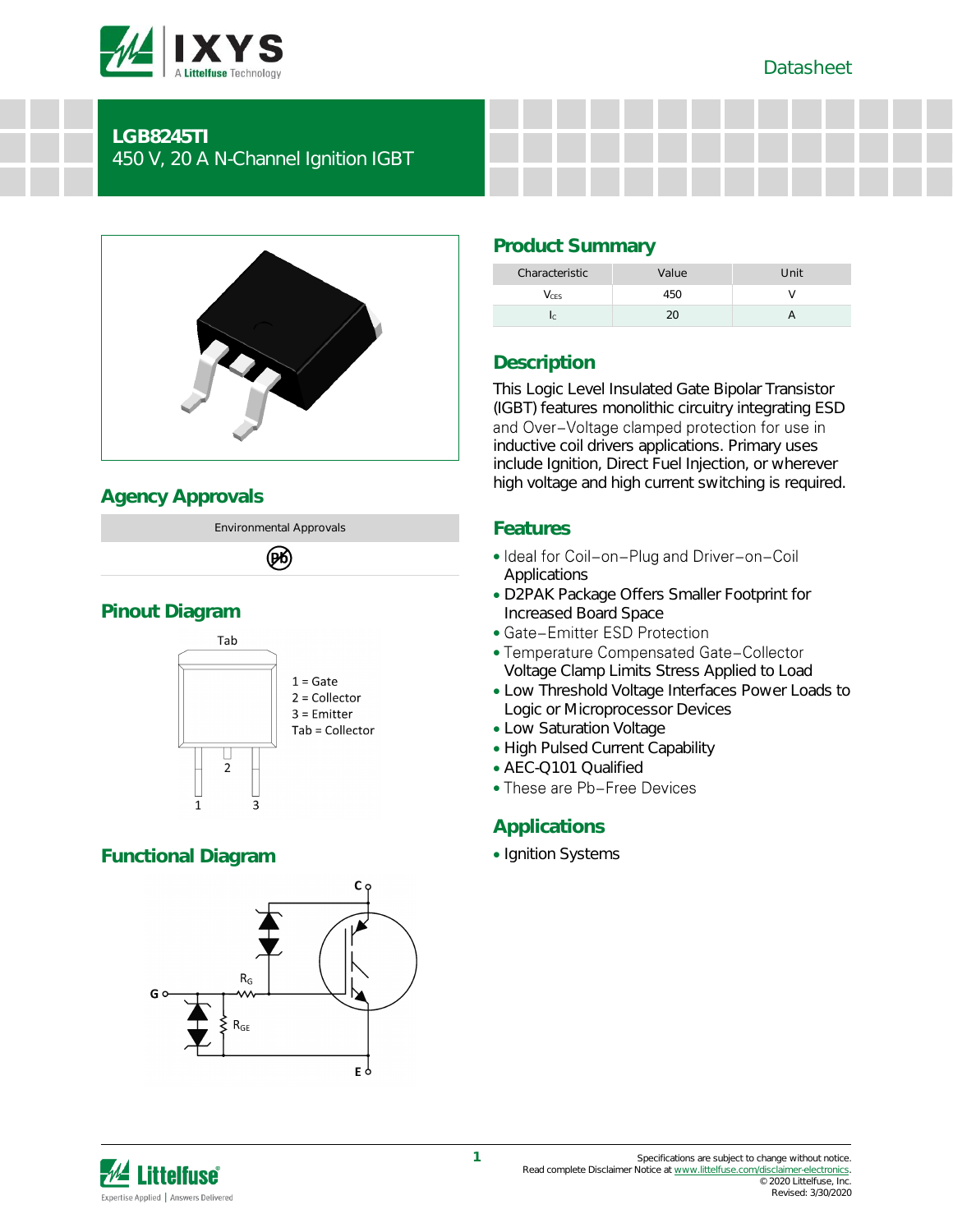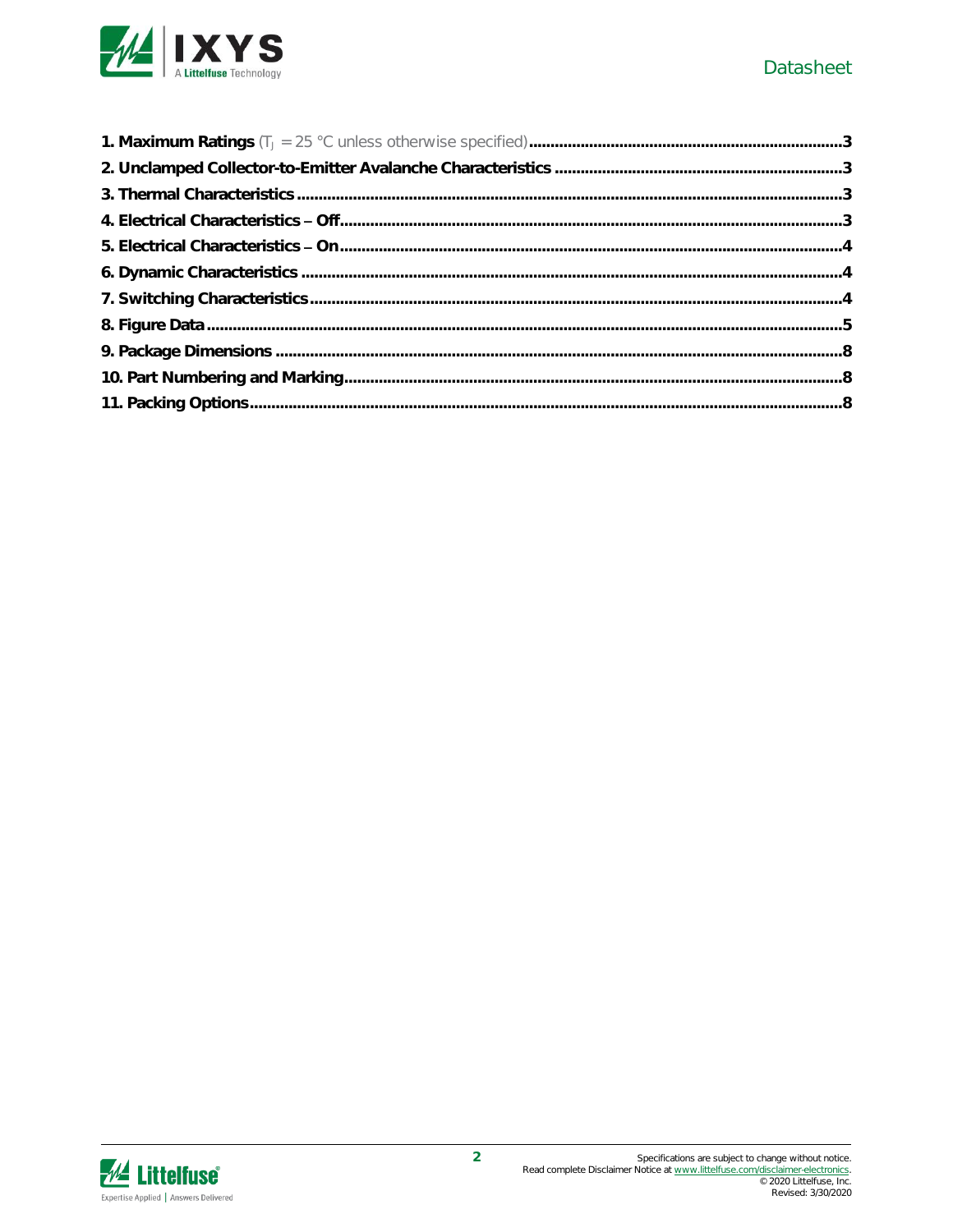

#### 1. **Maximum Ratings** (T<sub>J</sub> = 25 °C unless otherwise specified)

| Characteristic                          | Conditions                     | Symbol                    | Value           | Unit         |
|-----------------------------------------|--------------------------------|---------------------------|-----------------|--------------|
| Collector-Emitter Voltage               | $\overline{\phantom{a}}$       | $V_{CES}$                 | 500             | V            |
| Gate Voltage                            |                                | <b>V<sub>CER</sub></b>    | 500             | $\vee$       |
| Gate-Emitter Voltage                    |                                | $V_{GE}$                  | ±15             | $\vee$       |
| Collector Current - Continuous          | $T_c = 25 °C$                  | $\mathsf{I}_{\mathsf{C}}$ | 20              | $A_{DC}$     |
| Collector Current - Pulsed              |                                |                           | 50              | $A_{AC}$     |
| Continuous Gate Current                 | $\overline{\phantom{a}}$       |                           | 1.0             | mA           |
| <b>Transient Gate Current</b>           | $t < 2$ ms, $f \le 100$ Hz     | ΙG                        | 20              | mA           |
| ESD - Human Body Model                  | $R = 1500 \Omega$ , C = 100 pF | <b>ESD</b>                | 8.0             | kV           |
| <b>FSD - Machine Model</b>              | $R = 0 \Omega$ , $C = 200 pF$  |                           | 500             | $\vee$       |
| <b>Total Power Dissipation</b>          | $T_c = 25 °C$                  |                           |                 | W            |
|                                         | Derating for $>25$ °C          | P <sub>D</sub>            | 1.0             | W/°C         |
| Operating and Storage Temperature Range | $\overline{\phantom{a}}$       | $T_J$ , $T_{stq}$         | $-55$ to $+175$ | $^{\circ}$ C |

#### **2. Unclamped Collector-to-Emitter Avalanche Characteristics**

| Characteristic                                                                                                                                             | Symbol     | Value | Unit |
|------------------------------------------------------------------------------------------------------------------------------------------------------------|------------|-------|------|
| Single Pulse Collector-to-Emitter Avalanche Energy                                                                                                         |            |       |      |
| $V_{\text{CC}}$ = 50 V, V <sub>GE</sub> = 5.0 V, P <sub>kl</sub> <sub>E</sub> = 9.5 A, L = 3.5 mH, R <sub>G</sub> = 1 kΩ, Starting T <sub>C</sub> = 150 °C | <b>LAS</b> | 158   | mJ   |
| $\mathbf{N}$                                                                                                                                               |            |       |      |

Note: -55 °C ≤ T<sub>J</sub> ≤ 150 °C

#### **3. Thermal Characteristics**

| Characteristic                                                                | Symbol             | Value | Unit           |
|-------------------------------------------------------------------------------|--------------------|-------|----------------|
| Thermal Resistance, Junction to Case                                          | $R_{\text{AJC}}$   | 1.O   | °C/W           |
| Thermal Resistance, Junction to Ambient (D2PAK) <sup>1</sup>                  | $R_{\mathsf{AJA}}$ | 62.5  | $\degree$ C/W  |
| Maximum Lead Temperature for Soldering Purposes, 1/8" from case for 5 seconds |                    | 275   | $\circ$ $\cap$ |

Footnote 1: When surface mounted to an FR4 board using the minimum recommended pad size

## **4. Electrical Characteristics Off**

| Characteristic                               | Symbol                  | Conditions                                      | Temperature                       | Value                    |       |        | Unit      |
|----------------------------------------------|-------------------------|-------------------------------------------------|-----------------------------------|--------------------------|-------|--------|-----------|
|                                              |                         |                                                 |                                   | Min                      | Typ   | Max    |           |
| Collector-Emitter Clamp Voltage              | <b>BV<sub>CES</sub></b> | $I_c = 2.0$ mA                                  | $T_1 = -40$ °C to 175 °C          | 430                      | 450   | 470    | $\vee$    |
|                                              |                         | $c = 10 \text{ mA}$                             |                                   | 450                      | 475   | 500    |           |
| Collector-Emitter Clamp Voltage <sup>4</sup> | <b>BV<sub>CES</sub></b> | $I_c = 12$ mA, L= 3.5 mH,<br>$R_G = 1 k\Omega$  | $T_1 = -40$ °C to 175 °C          | 420                      | 450   | 480    | $\vee$    |
|                                              |                         | $V_{CE} = 15 V$ , $V_{GE} = 0 V$                | $T_1 = 25 °C$                     | $\sim$                   | 0.002 | 1.0    | μA        |
| Collector-Emitter Leakage Current            | $l_{\text{CES}}$        | $V_{CE}$ = 250 V, R <sub>G</sub> = 1 k $\Omega$ | $T_1 = -40$ °C to 175 °C          | 0.5                      | 2.0   | 100    |           |
| Reverse Collector-Emitter Leakage<br>Current | <b>IFCS</b>             | $V_{CE} = -24 V$                                | $T_J = 25 °C$                     | $\sim$                   | 0.4   | 1.0    | mA        |
|                                              |                         |                                                 | $T_J = 175 °C$                    | $\overline{\phantom{a}}$ | 20    | 35     |           |
|                                              |                         |                                                 | $T_1 = -40 °C$                    | $\overline{\phantom{a}}$ | 0.04  | 0.2    |           |
|                                              |                         | $I_c = -75$ mA                                  | $T_1 = 25 °C$                     | 30                       | 33    | 39     |           |
| Reverse Collector-Emitter Clamp<br>Voltage   | $BV_{CES(R)}$           |                                                 | $T_1 = 175 °C$                    | 31                       | 35    | 40     | $\vee$    |
|                                              |                         |                                                 | $T_1 = -40 °C$                    | 30                       | 31    | 37     |           |
| Gate-Emitter Clamp Voltage                   | <b>BV<sub>GES</sub></b> | $I_G = \pm 5.0$ mA                              | $T_1 = -40$ °C to 175 °C          | 12                       | 12.5  | 14     | V         |
| Gate-Emitter Leakage Current                 | $I_{GES}$               | $V_{GE} = \pm 5.0 V$                            | $T_{\text{J}} = -40$ °C to 175 °C | 200                      | 316   | 350    | μA        |
| <b>Gate-Emitter Resistor</b>                 | R <sub>GE</sub>         |                                                 | $T_1 = -40$ °C to 175 °C          | 14.25                    | 16    | 25     | $k\Omega$ |
| <b>Gate Resistor</b>                         | R <sub>G</sub>          | $\sim$                                          | $T_1 = -40$ °C to 175 °C          | $\sim$                   | 70    | $\sim$ | $\Omega$  |



**3** Specifications are subject to change without notice. Read complete Disclaimer Notice a[t www.littelfuse.com/disclaimer-electronics.](http://www.littelfuse.com/disclaimer-electronics)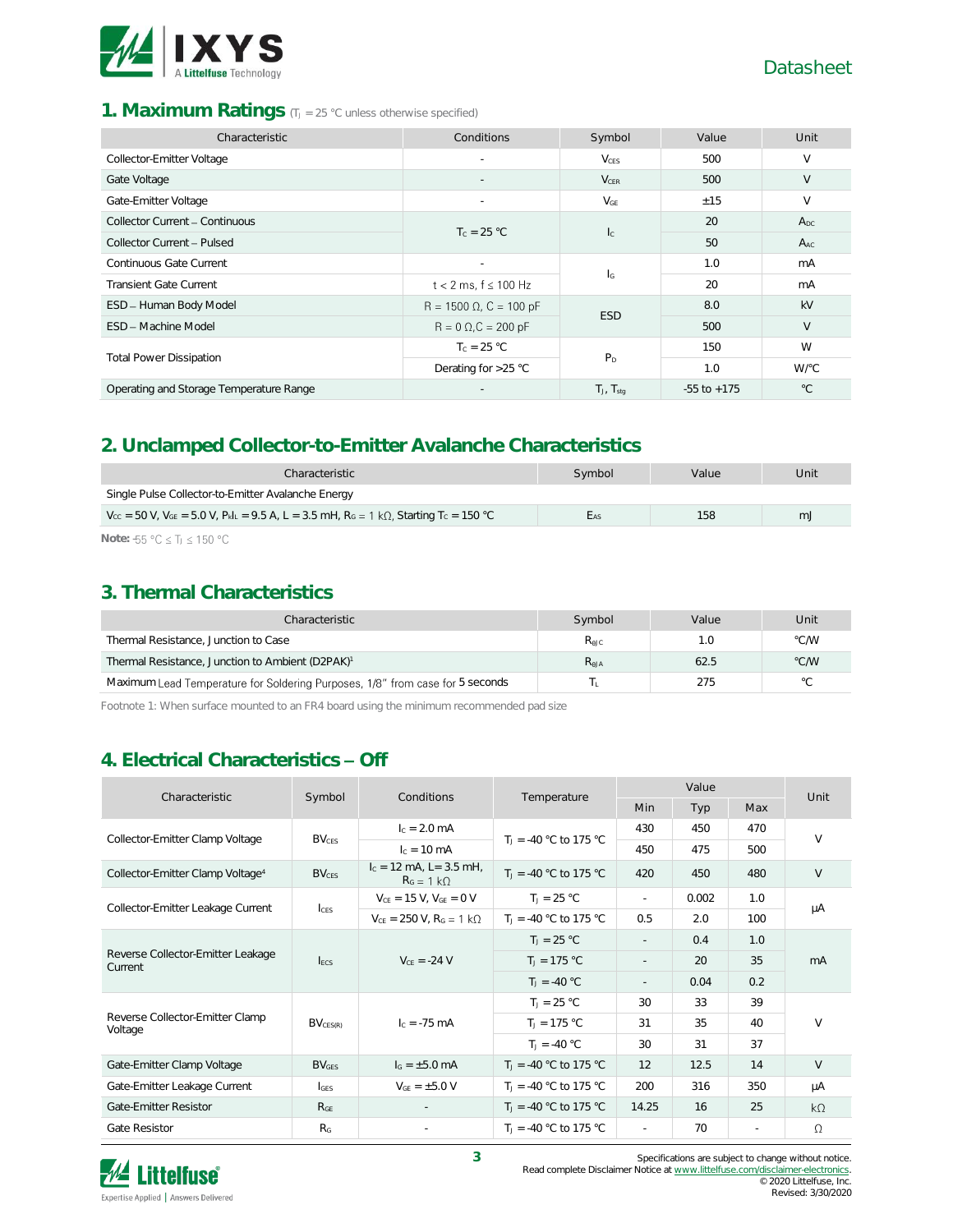

#### **5. Electrical Characteristics - On**

| Characteristic                                  | Symbol              | <b>Conditions</b>                  | Temperature              | Value |      |      | Unit                                 |
|-------------------------------------------------|---------------------|------------------------------------|--------------------------|-------|------|------|--------------------------------------|
|                                                 |                     |                                    |                          | Min   | Typ  | Max  |                                      |
|                                                 |                     |                                    | $T_1 = 25 °C$            | 1.5   | 1.8  | 2.1  |                                      |
| Gate Threshold Voltage                          | V <sub>GE(th)</sub> | $c = 1.0$ mA.<br>$V_{GF} = V_{CF}$ | $T_1 = 175 °C$           | 0.7   | 1.0  | 1.3  | $\vee$                               |
|                                                 |                     | $T_1 = -40 °C$                     | 1.7                      | 2.0   | 2.3  |      |                                      |
| Threshold Temperature Coefficient<br>(Negative) | $\sim$              | $\sim$                             | $\sim$                   | 4.0   | 4.6  | 5.2  | $mV$ <sup><math>\circ</math></sup> C |
|                                                 |                     | $I_c = 10$ A, $V_{GF} = 3.7$ V     | $T_1 = -40$ °C to 175 °C | 0.8   | 1.11 | 1.97 |                                      |
| Collector-Emitter On-Voltage                    | V <sub>CE(on)</sub> | $I_c = 10$ A, $V_{GF} = 4.0$ V     | $T_1 = -40$ °C to 175 °C | 0.8   | 1.10 | 1.85 | $\vee$                               |
|                                                 |                     | $I_c = 15$ A, $V_{GE} = 4.0$ V     | $T_1 = -40$ °C to 175 °C | 0.8   | 1.24 | 2.00 |                                      |
| Forward Transconductance                        | qfs                 | $V_{CF} = 5.0 V.$ Ic = 6.0 A       | $T_1 = 25 °C$            | 10    | 19   | 25   | <b>Mhos</b>                          |

## **6. Dynamic Characteristics**

| Characteristic              | Symbol<br><b>Conditions</b> | Temperature                      | Value          |      |      | Unit |    |
|-----------------------------|-----------------------------|----------------------------------|----------------|------|------|------|----|
|                             |                             |                                  | Min            | Typ  | Max  |      |    |
| Input Capacitance           | $C_{\rm ISS}$               | $V_{CE} = 25 V,$<br>$f = 10$ kHz |                | 1100 | 1400 | 1600 |    |
| Output Capacitance          | $C_{\rm OSS}$               |                                  | $T_1 = -25 °C$ | 50   | 65   | 80   | рF |
| <b>Transfer Capacitance</b> | C <sub>RSS</sub>            |                                  |                | 15   | 20   | 25   |    |

### **7. Switching Characteristics**

| Characteristic                                                              |                       | Conditions                                                                                                             |                          | Value |                          |      | Unit |     |    |     |     |
|-----------------------------------------------------------------------------|-----------------------|------------------------------------------------------------------------------------------------------------------------|--------------------------|-------|--------------------------|------|------|-----|----|-----|-----|
|                                                                             | Symbol<br>Temperature |                                                                                                                        |                          | Min   | Typ                      | Max  |      |     |    |     |     |
| Turn-on Delay Time (Resistive)<br>10% V <sub>GE</sub> to 10% I <sub>C</sub> | $t_{d(on)R}$          | $V_{CE}$ = 14 V, $V_{GE}$ = 5.0 V,<br>$R_G = 1.0 \text{ k}\Omega$ , $R_i = 1.0 \Omega$                                 |                          | 0.1   | 1.0                      | 2.0  |      |     |    |     |     |
| Rise Time (Resistive)<br>10% leto 90% le                                    | $t_{\rm rR}$          |                                                                                                                        |                          |       | $T_1 = -40 °C$ to 175 °C | 1.0  | 3.4  | 6.0 | μs |     |     |
| Turn-off Delay Time (Resistive)<br>90% V <sub>GE</sub> to 90% Ic            | $t_{d$ (off)R         |                                                                                                                        |                          |       |                          |      |      |     |    | 2.0 | 4.5 |
| Fall Time (Resistive)<br>90% Ic to 10% Ic                                   | t <sub>fR</sub>       |                                                                                                                        |                          | 3.0   | 8.0                      | 12   |      |     |    |     |     |
| Turn-off Delay Time (Inductive)<br>90% $V_{GF}$ to 90% $I_{C}$              | $t_{d(off)L}$         | $V_{CF}$ = BV <sub>GES</sub> , L = 0.5 mH.<br>$R_G = 1.0 \text{ k}\Omega$ , $I_C = 10 \text{ A}$ ,<br>$V_{GF} = 5.0 V$ | $T_1 = -40$ °C to 175 °C | 6.5   | 9.7                      | 12.5 |      |     |    |     |     |
| Fall Time (Inductive)<br>90% lc to 10% lc                                   | t <sub>fL</sub>       |                                                                                                                        |                          | 6.0   | 8.3                      | 11   | μs   |     |    |     |     |

**Note:** Electrical Characteristics at temperature other than 25 °C, Dynamic and Switching characteristics are not subject to production testing. Not subject to production testing.

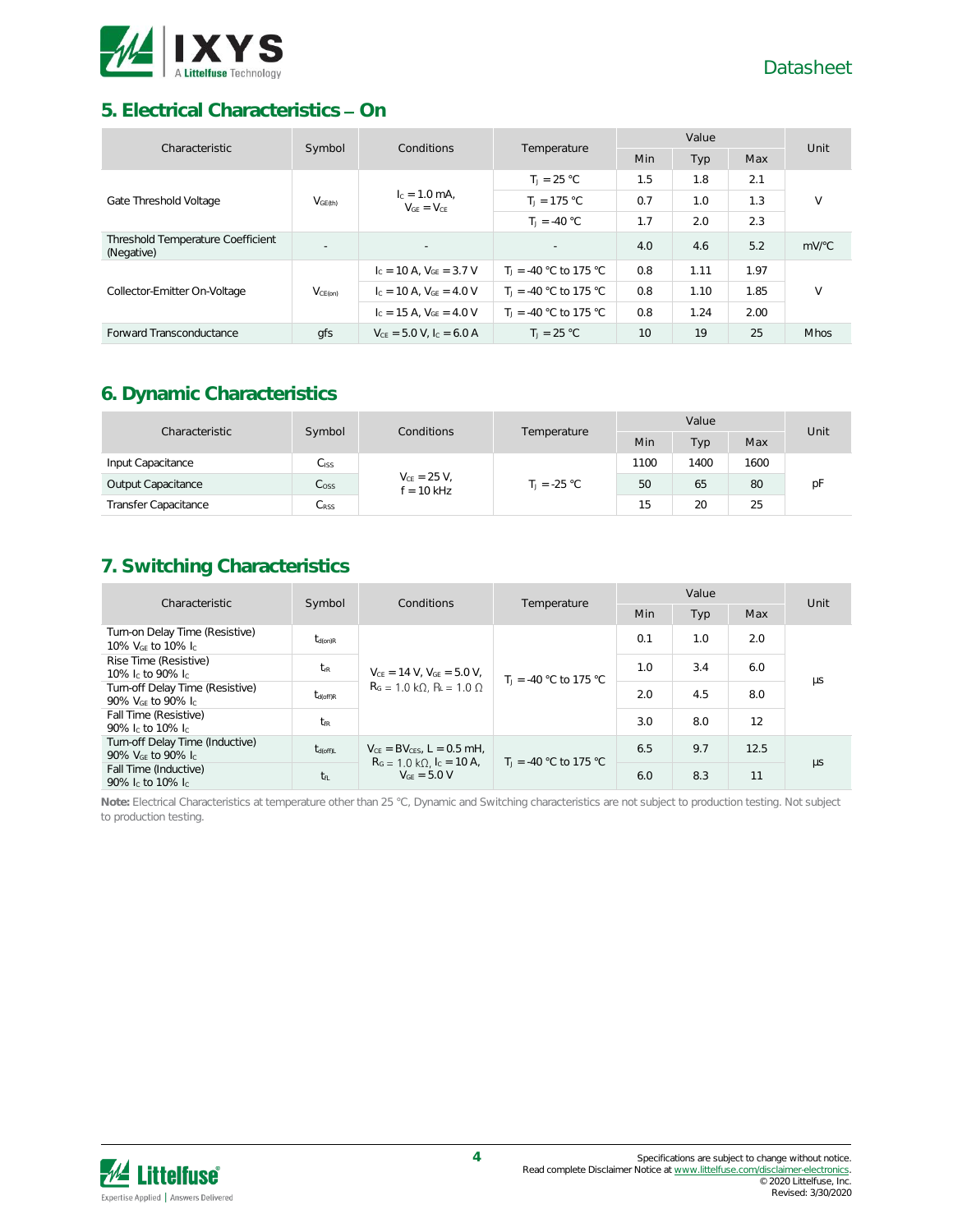

#### Datasheet

#### **8. Figure Data**

#### **Figure 1. Self-Clamped Inductive Switching**



**Figure 3. Collector-Emitter Voltage vs. Junction Temperature Figure 4. Output Characteristics (T<sup>J</sup> = 25 °C)**









**Figure 2. Open Secondary Avalanche Current vs. Temperature**







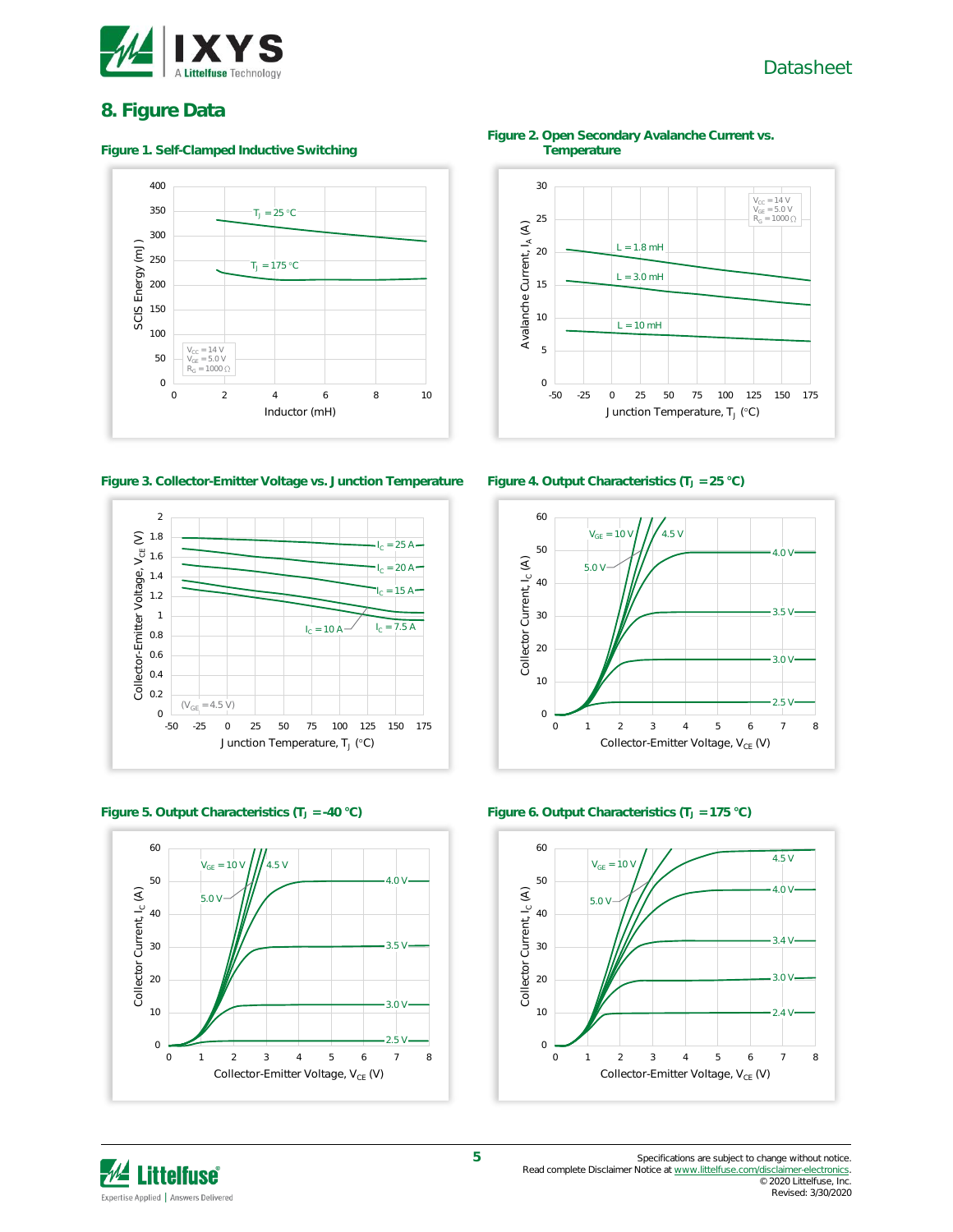

#### Datasheet







**Figure 11. Resistive Switching Fall Time vs. Temperature Figure 12. Inductive Switching Fall Time vs. Temperature**



#### **Figure 7. Transfer Characteristics Figure 8. Collector-Emitter Leakage Current vs. Temperature**







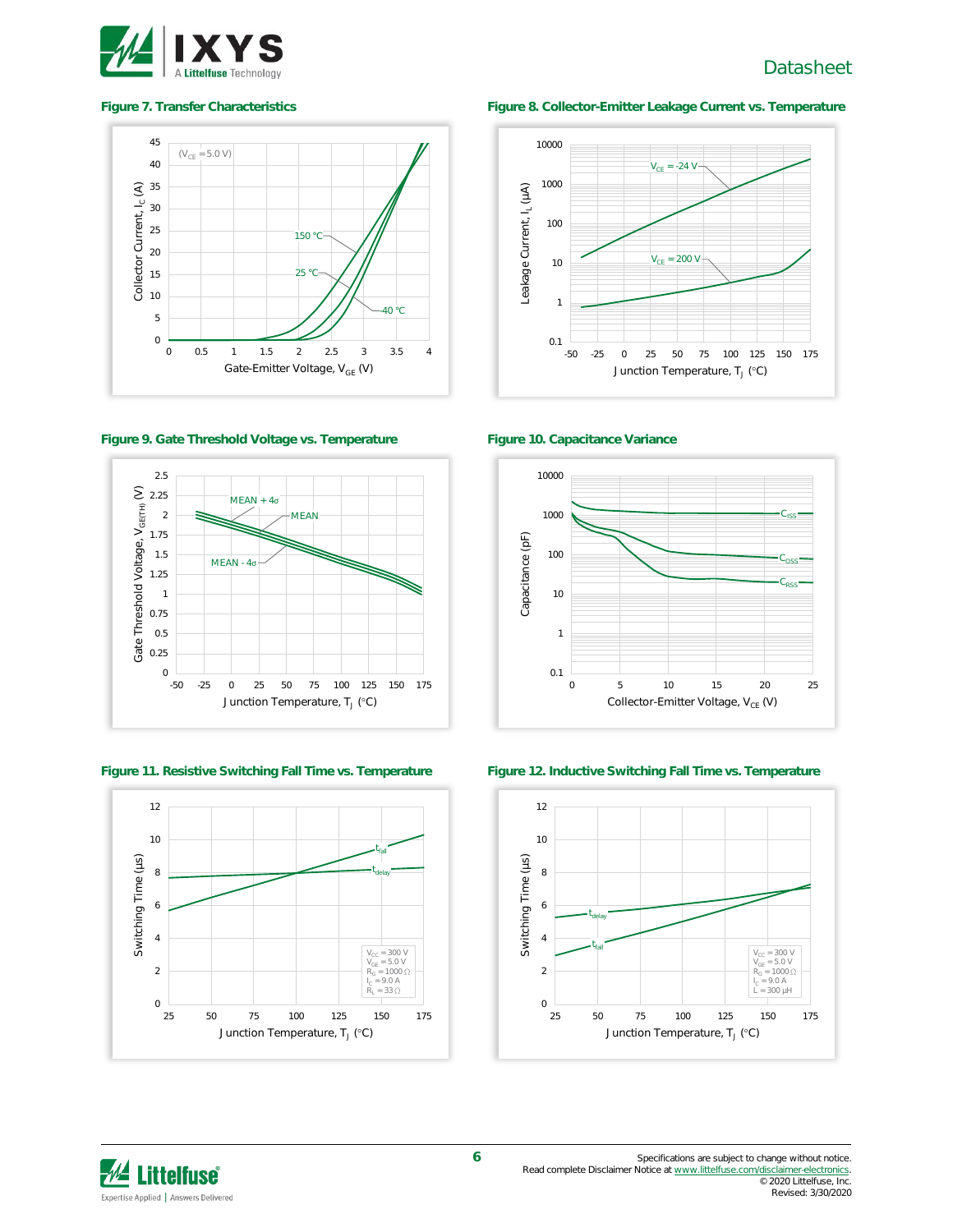

#### **Figure 13. Minimum Pad Transient Thermal Resistance**

**(Non-normalized Junction-Ambient)**



#### **Figure 14. Best Case Transient Thermal Resistance**

**(Non-normalized Junction-Case mounted on cold plate)**